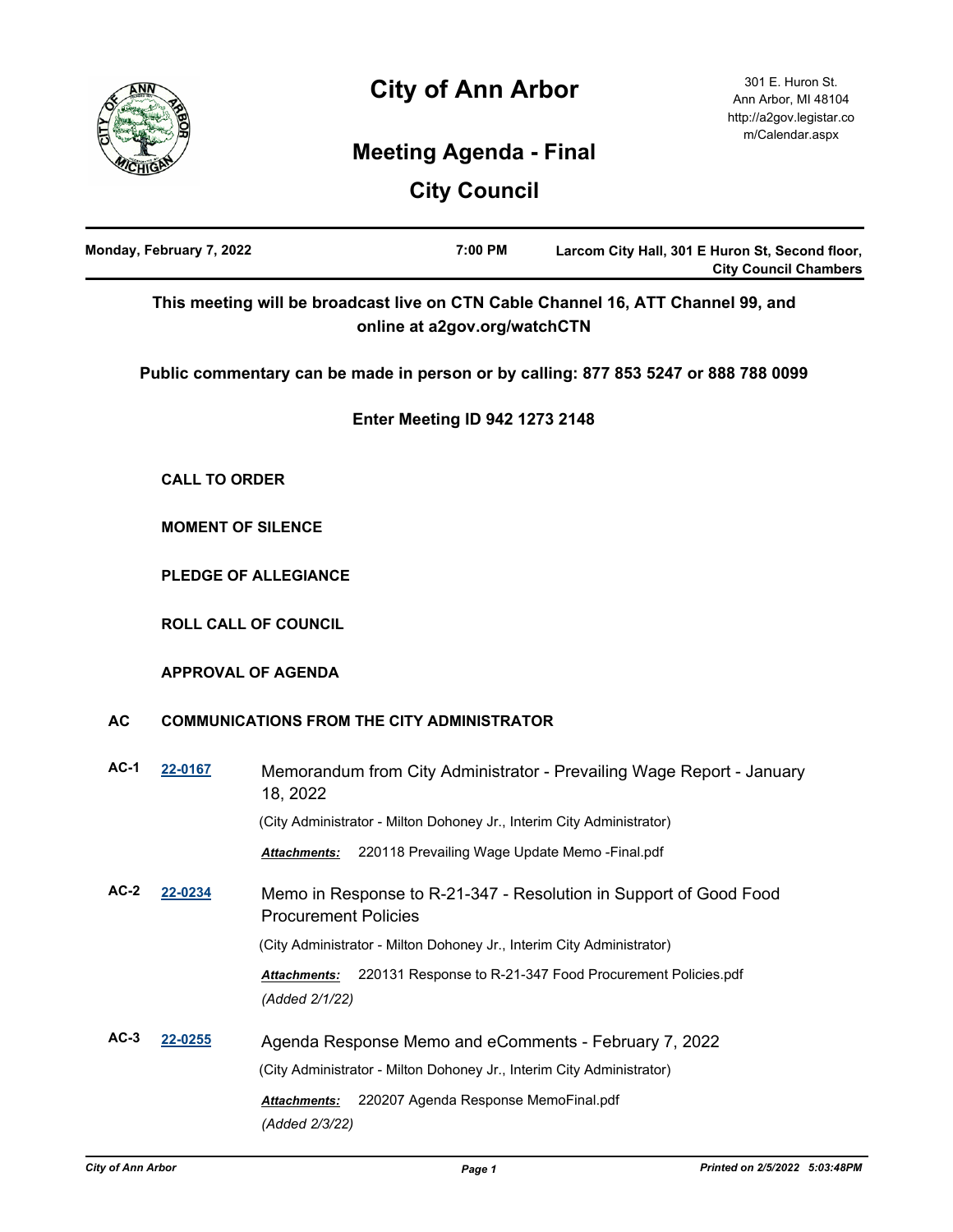**INT INTRODUCTIONS**

| <b>INT-1</b> | 22-0220 | Proclamation Honoring City of Ann Arbor Housing Commission Facility &<br>Maintenance Manager Tim Olivier and Miller Manor Resident Vernard<br>Randle |
|--------------|---------|------------------------------------------------------------------------------------------------------------------------------------------------------|
|              |         | (Mayor's Office)                                                                                                                                     |
|              |         |                                                                                                                                                      |
| INT-2        | 22-0094 | Independent Community Police Oversight Commission (ICPOC) Monthly<br>Update                                                                          |
|              |         | (City Administrator - Milton Dohoney Jr., Interim City Administrator)                                                                                |
| $INT-3$      | 22-0225 | Ann Arbor Public Art Commission 2021 Golden Paintbrush Award Winners                                                                                 |
|              |         |                                                                                                                                                      |
|              |         | (Mayor's Office)                                                                                                                                     |
|              |         | (Added 2/1/22)                                                                                                                                       |
|              |         | PUBLIC COMMENTARY - RESERVED TIME (3 MINUTES PER SPEAKER)                                                                                            |

# **\* (SPEAKERS ARE NOT PERMITTED TO GRANT THEIR RESERVED TIME TO AN ALTERNATE SPEAKER)**

**\* ACCOMMODATIONS CAN BE MADE FOR PERSONS NEEDING ASSISTANCE WHILE ADDRESSING COUNCIL**

**FOR ZOOM MEETINGS, PHONE CALLERS CAN PRESS \*9 TO RAISE HANDS AND \*6 TO UNMUTE THEIR PHONES WHEN CALLED UPON TO SPEAK.**

# **CC COMMUNICATIONS FROM COUNCIL**

**CC-1 [22-0257](http://a2gov.legistar.com/gateway.aspx?M=L&ID=29444)** Resolution to Appoint Bridget Gruber and Sara Nedrich to the Environmental Commission (Environmental Commission - Galen Hardy) *Sponsors:* Disch and Griswold

*(Added 2/3/22) (Revised 2/4/22)*

# **MC COMMUNICATIONS FROM THE MAYOR**

- **MC-1 [22-0221](http://a2gov.legistar.com/gateway.aspx?M=L&ID=29408)** Nominations and Appointments for February 7, 2022 (Mayor's Office) *(Revised 2/3/22)*
- **MC-2 [22-0137](http://a2gov.legistar.com/gateway.aspx?M=L&ID=29328)** Appointments Confirmations (Mayor's Office)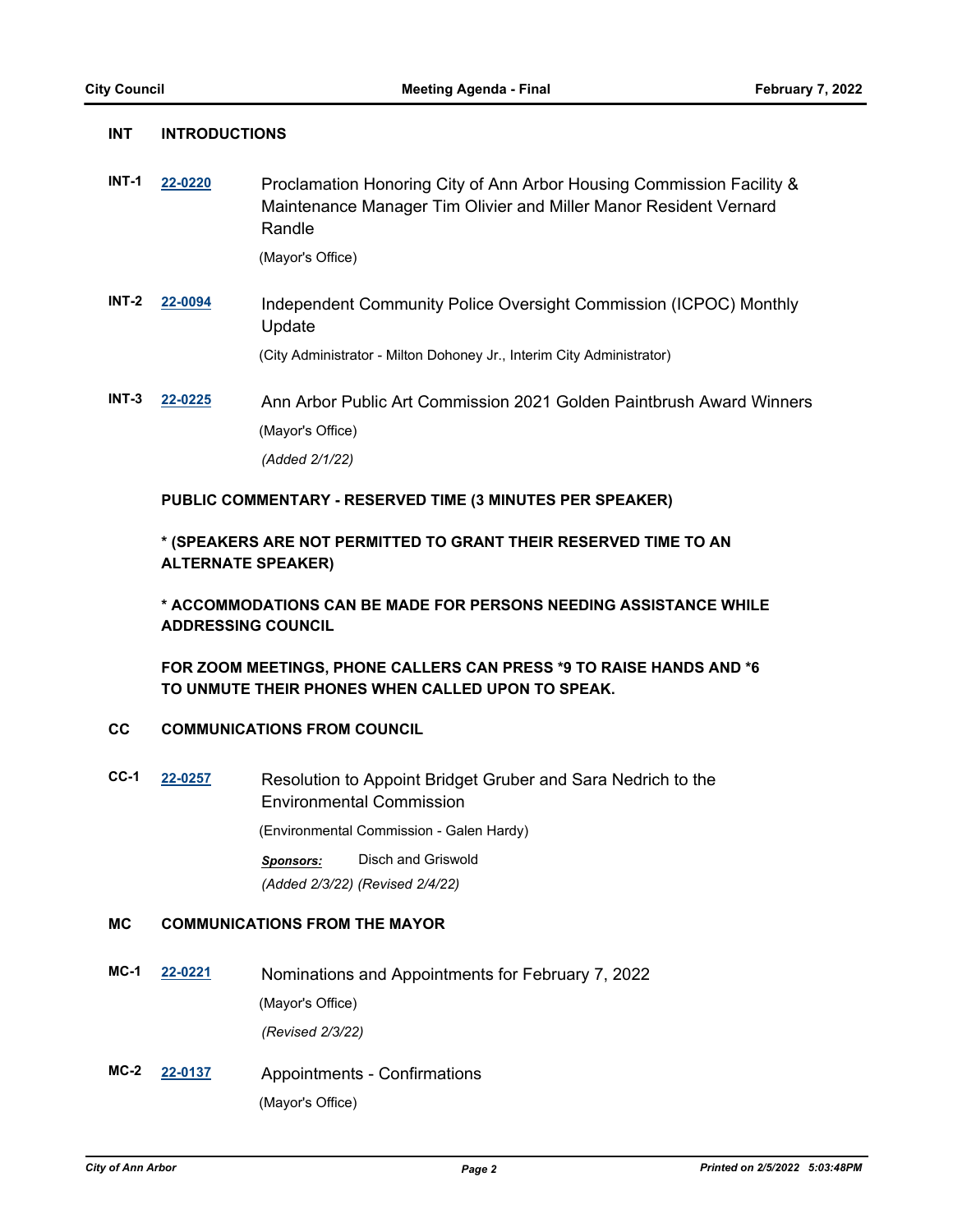**MC-3 [22-0138](http://a2gov.legistar.com/gateway.aspx?M=L&ID=29329)** Resolution to Appoint Non-Registered Electors to the Ann Arbor Renters Commission **(7 Votes Required)** (Mayor's Office) *Sponsors:* Taylor *(Added 2/3/22)*

#### **CA CONSENT AGENDA**

**CA-1 [21-1158](http://a2gov.legistar.com/gateway.aspx?M=L&ID=27093)** Resolution to Award a Construction Contract to Anglin Civil, LLC. (ITB-4665, \$958,793.99) for the Wheeler Facility Ponds Dredging Project, and to Appropriate \$650,000.00 from the Stormwater Sewer System Fund Balance **(8 Votes Required)**

(Systems Planning Services - Craig Hupy, Public Services Area Administrator)

*Attachments:* simple\_bidtab.pdf, CONTRACT\_BOOK.pdf

**CA-2 [22-0014](http://a2gov.legistar.com/gateway.aspx?M=L&ID=29205)** Resolution to Accept a Grant from the Water Research Foundation (\$100,000.00), Approve a Project Funding Agreement with the Water Research Foundation (\$450,082.00), and Approve a Research Agreement with the University of Michigan (\$192,500.00) for Research at the Water Treatment Plant

(Public Services - Craig Hupy, Public Services Area Administrator)

Attachments: AA\_UMich\_Research Agreement\_12.13.2021.docx, 5151 Ann Arbor PFA draft (12.13.21)(WRF 12-13)\_12.14.2021 2 PM.docx

**CA-3 [22-0044](http://a2gov.legistar.com/gateway.aspx?M=L&ID=29235)** Resolution to Approve a Professional Services Agreement with Altura Solutions, LLC for a Parks ADA Compliance Assessment and Transition Plan (RFP #21-08)(\$210,015.00) and to Appropriate \$60,015.00 **(8 Votes Required)**

> (Parks and Recreation Services - Derek Delacourt, Community Services Area Administrator)

RFP\_21-08\_Document.pdf, RFP\_21-08\_Addendum1.pdf, PROPOSAL\_Altura.pdf, 2022-0202\_Contract\_Altura Solutions LLC\_ADA Transition Plan.pdf *Attachments:*

*(Attachment Revised 2/2/22)*

**CA-4 [22-0212](http://a2gov.legistar.com/gateway.aspx?M=L&ID=29399)** Resolution to Close Streets for the Time to Teal 5K to Benefit the Michigan Ovarian Cancer Alliance (MIOCA) on Sunday, May 8, 2022

(Community Services - Derek Delacourt, Community Services Area Administrator)

- Time to Teal 5K 2022.pdf, Time to Teal Fun Run 2022.pdf, Time to Teal Covid Safety Guidelines.pdf *Attachments:*
- **CA-5 [22-0089](http://a2gov.legistar.com/gateway.aspx?M=L&ID=29280)** Resolution to Update the Approval for the Third Thursday of July Annually as the Opening Day of the Ann Arbor Art Fair, to Approve Street Closings for the Annual Ann Arbor Art Fair, to Affirm the Requirements for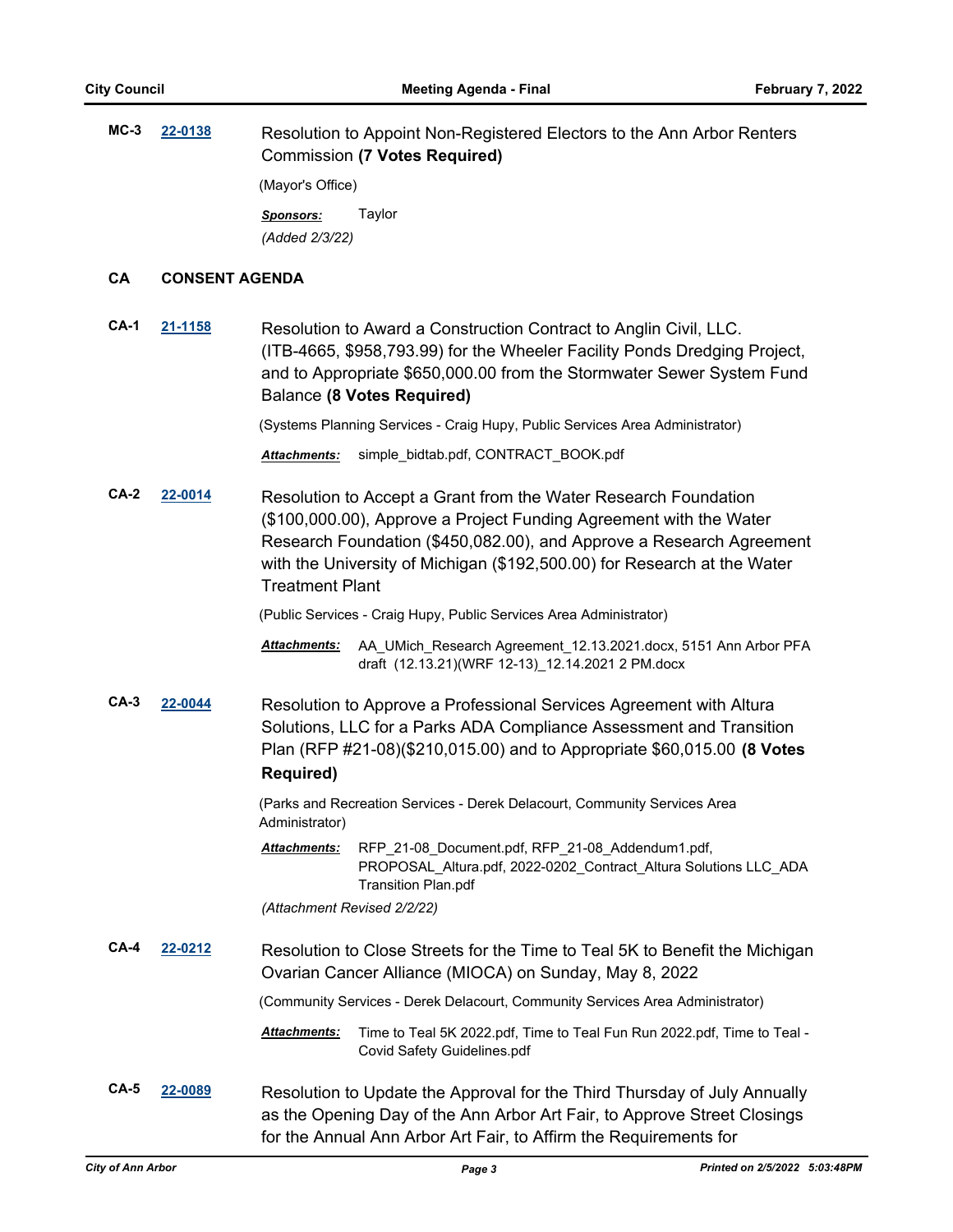|              |                |                      | Temporary Outdoor Sales, Service and Consumption of Alcohol and the<br>Standards For Temporary Outdoor Sales on Private Property, and to<br>Affirm the Allocation of Fees Among the Art Fair Organizations        |
|--------------|----------------|----------------------|-------------------------------------------------------------------------------------------------------------------------------------------------------------------------------------------------------------------|
|              |                |                      | (Community Services - Derek Delacourt, Community Services Area Administrator)                                                                                                                                     |
|              |                | <u> Attachments:</u> | Art Fair Map with Buffer Zone, Art Fair Zoning Compliace Permits<br>Objection Letter.pdf                                                                                                                          |
| CA-6         | 22-0071        |                      | Resolution to Approve Consent to Reciprocal Easement Agreement<br>Regarding the Michigan Theater Property (8 Votes Required)                                                                                      |
|              |                |                      | (City Attorney Services - Stephen Postema, City Attorney)                                                                                                                                                         |
| CA-7         | 22-0216        |                      | Resolution to Approve the Eighth Amendment to Professional Services<br>Agreement with Bodman, PLC, for Legal Services Relative to 1,4-Dioxane<br>from Gelman Sciences, Inc., dba Pall Life Sciences (\$95,000.00) |
|              |                |                      | (City Attorney Services - Stephen K. Postema, City Attorney)                                                                                                                                                      |
|              |                | <b>Attachments:</b>  | Bodman PLC Gelman Am #8.pdf                                                                                                                                                                                       |
| $CA-8$       | 22-0210        |                      | Resolution to Approve the Board of Insurance Administration's<br>Recommendations for 2022 Pollution Insurance Renewal                                                                                             |
|              |                |                      | (Treasury Services - Michael Pettigrew, City Treasurer)                                                                                                                                                           |
|              |                | Attachments:         | City of Ann Arbor - Pollution Liability Insurance 2-19-2022 renewal<br>proposal.pdf                                                                                                                               |
| $CA-9$       | <u>22-0110</u> |                      | Resolution to Approve a Four Month Extension of the Contract with<br>Washtenaw County for Police Dispatch Services (\$260,620.64)                                                                                 |
|              |                |                      | (Police Services - Michael Cox, Police Chief)                                                                                                                                                                     |
|              |                | <b>Attachments:</b>  | Ann Arbor Dispatch Services Extension of CV 41866.3 March 2022-June<br>2022.FINAL.pdf                                                                                                                             |
| <b>CA-10</b> | 22-0144        | December 31, 2024    | Resolution to Approve the Collective Bargaining Agreement between the<br>City of Ann Arbor and Assistant Fire Chiefs effective January 1, 2022 -                                                                  |
|              |                |                      | (Human Resources - Marc Thompson, Interim Human Resources Director)                                                                                                                                               |
|              |                | <b>Attachments:</b>  | Assistant Chief January 1 2022 - December 31 2024 Clean 1.27.22.pdf                                                                                                                                               |
| РH           |                |                      | PUBLIC HEARINGS (3 MINUTES PER SPEAKER)                                                                                                                                                                           |

# **FOR ZOOM MEETINGS, PHONE CALLERS CAN PRESS \*9 TO RAISE HANDS AND \*6 TO UNMUTE THEIR PHONES WHEN CALLED UPON TO SPEAK.**

# **A APPROVAL OF COUNCIL MINUTES**

**A-1 [22-0218](http://a2gov.legistar.com/gateway.aspx?M=L&ID=29405)** Regular Session Meeting Minutes of January 18, 2022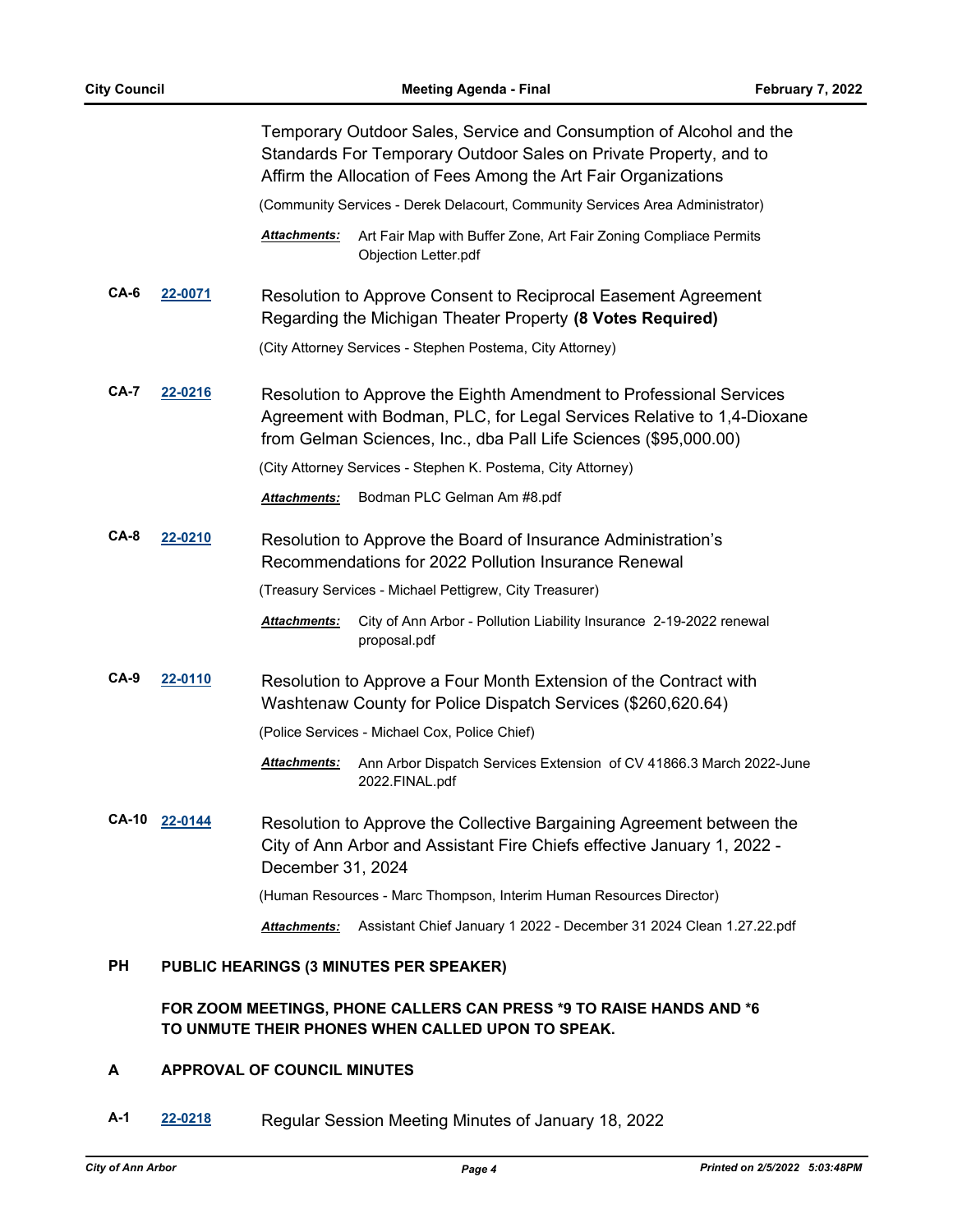(City Clerk - Jacqueline Beaudry)

*Attachments:* 1-18-22 Draft Minutes.pdf, 1-18 Council Emails.pdf

#### **B ORDINANCES - SECOND READING**

- **C ORDINANCES FIRST READING**
- **D MOTIONS AND RESOLUTIONS**
- **DC New Business Council:**
- **DC-1 [22-0235](http://a2gov.legistar.com/gateway.aspx?M=L&ID=29422)** Resolution on Deer Management to Resume Funding for Vegetation Studies and Consider Resuming Funding for Regular Population Management

(City Council)

*Sponsors:* Disch, Grand and Griswold *(Added 2/1/22)*

**DC-2 [22-0242](http://a2gov.legistar.com/gateway.aspx?M=L&ID=29429)** Resolution Requesting a Corrected Version of Attorney Jennifer Salvatore's Third Independent Investigative Memo

(City Council)

*Sponsors:* Griswold and Hayner *(Added 2/1/22)*

**DC-3 [22-0244](http://a2gov.legistar.com/gateway.aspx?M=L&ID=29431)** Resolution to Provide a Report on the Sixty-Eight Parcel of Land in the Proposed TC1 Zoning District including Ownership and Valuation Information

(City Council)

*Sponsors:* Griswold *(Added 2/1/22)*

**DC-4 [22-0254](http://a2gov.legistar.com/gateway.aspx?M=L&ID=29441)** Resolution to Amend R-21-395 Approving a Professional Services Agreement with DLZ Michigan, Inc. for Engineering Design Services for the E. Medical Center Drive Bridge Rehabilitation and Widening Project

(City Council)

*Sponsors:* Disch and Ramlawi

R-21-395.pdf, DLZ Exhibit # 1B.pdf, DLZ Exhibit # 3A\_.pdf, DLZ Exhibit 3B- PedBike Counts.pdf, DLZ L. Merrill 12.14.21 Email.pdf, EMCD cross sections\_Existing.pdf, EMCD cross sections\_Proposed.pdf, DLZ L. Merill 11.29.21 Email.pdf *Attachments:*

*(Added 2/3/22) (Revised 2/4/22 and 2/5/22)*

#### **DB New Business - Boards and Commissions:**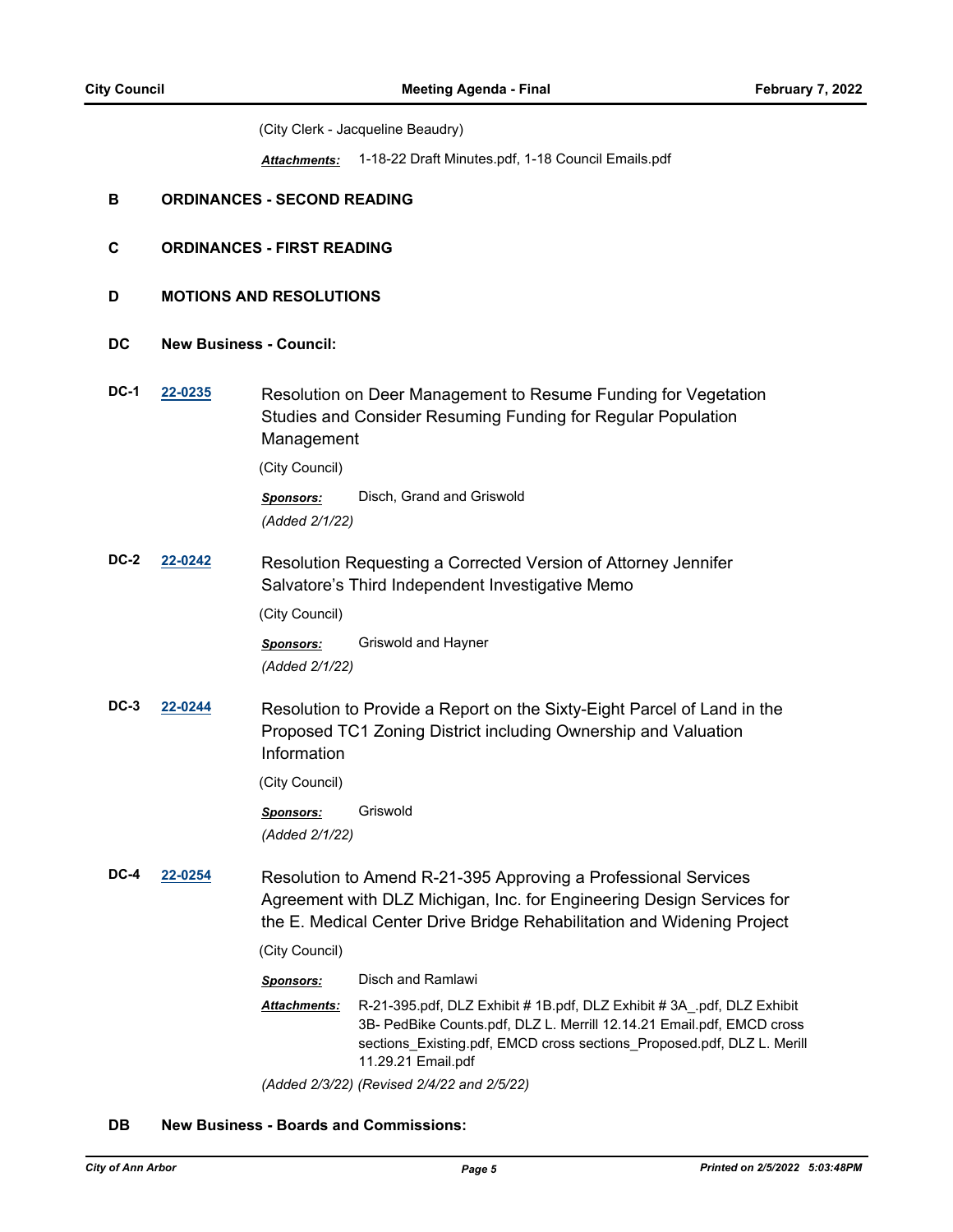## **DS New Business - Staff:**

**DS-1 [22-0158](http://a2gov.legistar.com/gateway.aspx?M=L&ID=29349)** Resolution Authorizing Publication of Notice of Intent to Issue Revenue Bonds (Water Supply System Revenue Bonds) (\$6,180,000.00) **(Roll Call Vote)**

(Financial and Administrative Services - Marti Praschan, CFO)

**CLOSED SESSION UNDER THE MICHIGAN OPEN MEETINGS ACT, INCLUDING BUT NOT LIMITED TO, LABOR NEGOTIATIONS STRATEGY, PURCHASE OR LEASE OF REAL PROPERTY, PENDING LITIGATION AND ATTORNEY/CLIENT PRIVILEGED COMMUNICATIONS SET FORTH OR INCORPORATED IN MCLA 15.268 (C), (D) (E), AND (H).**

#### **E & F CLERK'S REPORT OF COMMUNICATIONS, PETITIONS AND REFERRALS**

**E The following communications were referred as indicated:**

| $E-1$ | 22-0107                                                                                                                                                                                    | Communication from Michigan Department of Environment, Great Lakes,<br>and Energy (EGLE) regarding the issuance and completion of Permit No.<br>WRP032094 - Ann Arbor Public Services - Sustainability         |                                                                                             |  |
|-------|--------------------------------------------------------------------------------------------------------------------------------------------------------------------------------------------|----------------------------------------------------------------------------------------------------------------------------------------------------------------------------------------------------------------|---------------------------------------------------------------------------------------------|--|
|       |                                                                                                                                                                                            |                                                                                                                                                                                                                | (City Clerk - Jacqueline Beaudry)                                                           |  |
|       |                                                                                                                                                                                            | Attachments:                                                                                                                                                                                                   | EGLE WRP032094 Permit.pdf, EGLE WRP032094 Approved Plans.pdf,<br>EGLE WRP032094 Placard.pdf |  |
| $E-2$ | 22-0145                                                                                                                                                                                    | Communications from the State of Michigan Department of Attorney<br>General regarding Approval of the Proposed Charter Amendment to<br>Section 8.26 of the Ann Arbor City Charter for the November 2022 Ballot |                                                                                             |  |
|       |                                                                                                                                                                                            | (City Clerk - Jacqueline Beaudry)                                                                                                                                                                              |                                                                                             |  |
|       |                                                                                                                                                                                            | <b>Attachments:</b>                                                                                                                                                                                            | Communications from the AG regarding Proposed Charter Amendments to<br>Section 8.26.pdf     |  |
| $E-3$ | 22-0181                                                                                                                                                                                    | Communication from Washtenaw County Board of Commissioners<br>Regarding Updates with Timelines for Broadband Initiative                                                                                        |                                                                                             |  |
|       |                                                                                                                                                                                            |                                                                                                                                                                                                                | (City Clerk - Jacqueline Beaudry)                                                           |  |
|       |                                                                                                                                                                                            | <b>Attachments:</b>                                                                                                                                                                                            | Broadband Initiative - update with timeline.pdf                                             |  |
| E-4   | 22-0187<br>Notice of Intent to Take Reservations, Construct Units, and Record Master<br>Deed at 616 E. Washington St. - City Attorney, Assessor, Planning &<br><b>Development Services</b> |                                                                                                                                                                                                                |                                                                                             |  |
|       |                                                                                                                                                                                            |                                                                                                                                                                                                                | (City Clerk - Jacqueline Beaudry)                                                           |  |
|       |                                                                                                                                                                                            | <b>Attachments:</b>                                                                                                                                                                                            | Notice of Intent - 616 E Washington.pdf                                                     |  |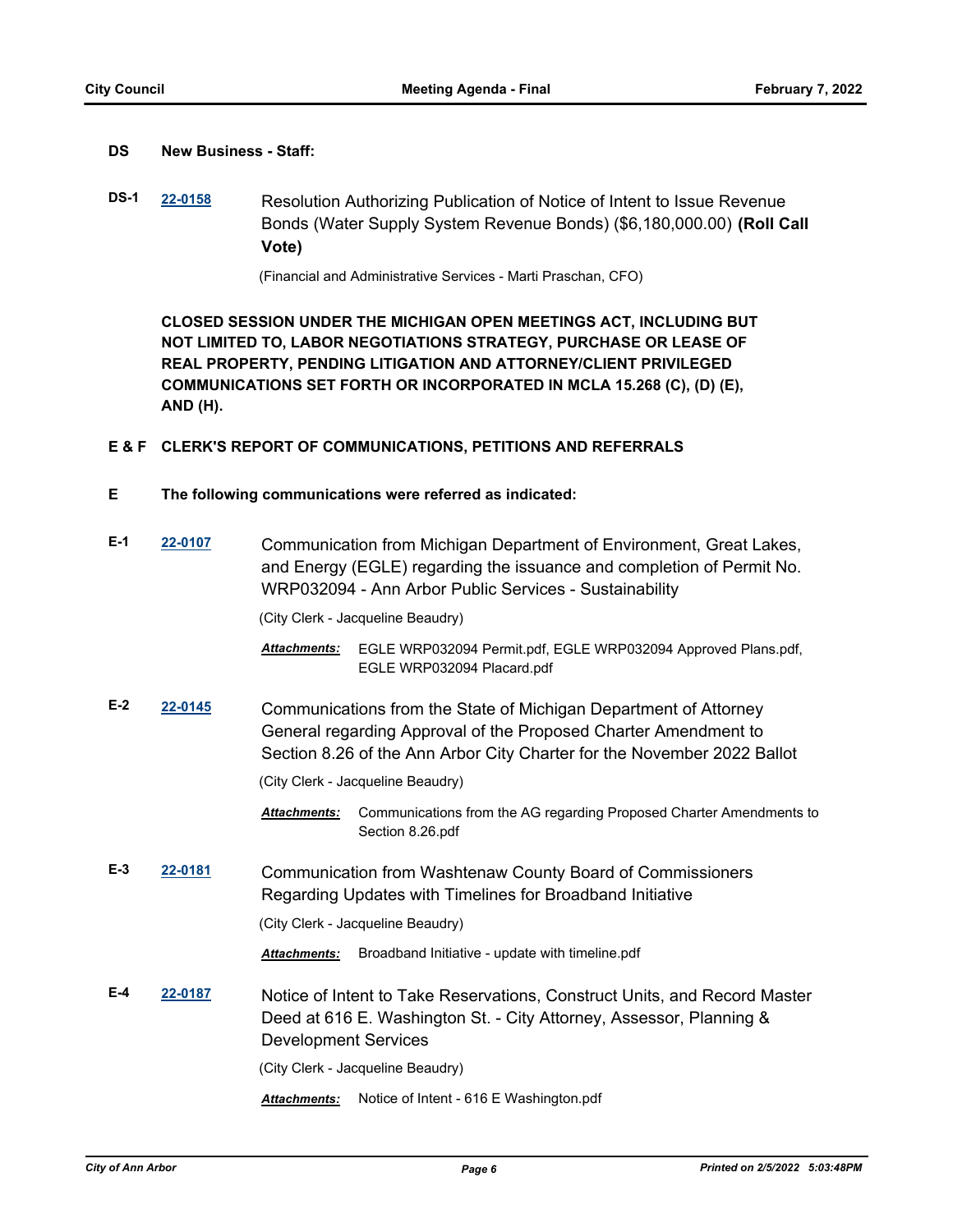| E-5   | 22-0188 | Notice of Intent to Take Reservations, Construct Units, and Record Master<br>Deed at 630 E. Washington St. - City Attorney, Assessor, Planning &<br><b>Development Services</b>             |  |
|-------|---------|---------------------------------------------------------------------------------------------------------------------------------------------------------------------------------------------|--|
|       |         | (City Clerk - Jacqueline Beaudry)                                                                                                                                                           |  |
|       |         | Notice of Intent - 630 E Washington.pdf<br>Attachments:                                                                                                                                     |  |
| E-6   | 22-0214 | Communication from Michigan Governor Gretchen Whitmer regarding<br>Approval of the Proposed Charter Amendment to Section 8.26 of the Ann<br>Arbor City Charter for the November 2022 Ballot |  |
|       |         | (City Clerk - Jacqueline Beaudry)                                                                                                                                                           |  |
|       |         | 2022-01-25 Gov Approval Letter- City of Ann Arbor.pdf<br><b>Attachments:</b>                                                                                                                |  |
| E-7   | 22-0217 | Nicole Eisenmann- Resignation from the Zoning Board of Appeals                                                                                                                              |  |
|       |         | (City Clerk - Jacqueline Beaudry)                                                                                                                                                           |  |
|       |         | Eisenmann Resignation.pdf<br><b>Attachments:</b>                                                                                                                                            |  |
| F     |         | The following minutes were received for filing:                                                                                                                                             |  |
| F-1   | 21-1898 | October 19, 2021 City Planning Commission Meeting Minutes                                                                                                                                   |  |
|       |         | (City Planning Commission)                                                                                                                                                                  |  |
|       |         | 10-19-2021 CPC Approved Minutes w Links.pdf<br><b>Attachments:</b>                                                                                                                          |  |
| $F-2$ | 21-2176 | November 4, 2021 City Planning Commission Meeting Minutes                                                                                                                                   |  |
|       |         | (City Planning Commission)                                                                                                                                                                  |  |
|       |         | 11-4-2021 CPC Approved Minutes w Links.pdf<br><b>Attachments:</b>                                                                                                                           |  |
| F-3   | 21-1932 | Minutes of the October 13, 2021 DRB Meeting                                                                                                                                                 |  |
|       |         | (Design Review Board)                                                                                                                                                                       |  |
|       |         | 10-13-2021 DRB Minutes.pdf<br>Attachments:                                                                                                                                                  |  |
| F-4   | 21-2194 | August 12, 2021 Historic District Commission Meeting Minutes                                                                                                                                |  |
|       |         | (Historic District Commission)                                                                                                                                                              |  |
|       |         | 8-12-2021 Historic District Commission Meeting Minutes w Links.pdf<br>Attachments:                                                                                                          |  |
| F-5   | 21-2195 | October 14, 2021 Historic District Commission Meeting Minutes                                                                                                                               |  |
|       |         | (Historic District Commission)                                                                                                                                                              |  |
|       |         | 10-14-2021 Historic District Commission Meeting Minutes w Links.pdf<br>Attachments:                                                                                                         |  |
| F-6   | 22-0057 | Downtown Development Authority Board, Executive, Affordable<br>Housing-Economic Development, and Capital Improvements Committees<br>minutes of December 2021.                               |  |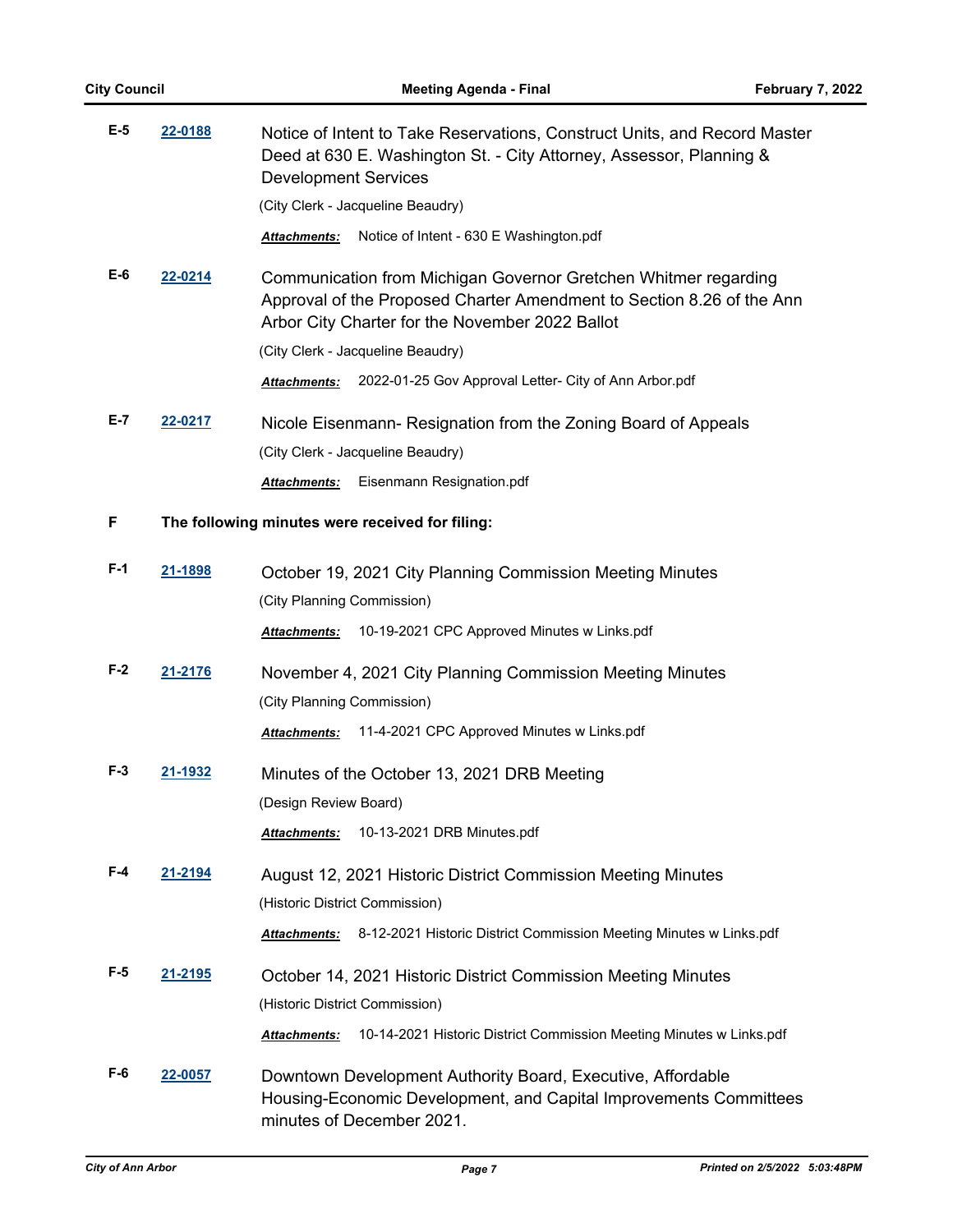|        |                | (Downtown Development Authority - Maura Thomson)                                                         |  |
|--------|----------------|----------------------------------------------------------------------------------------------------------|--|
|        |                | DDA Minutes December 2021.pdf<br><b>Attachments:</b>                                                     |  |
| F-7    | 22-0058        | Downtown Area Citizens Advisory Council meeting minutes of January 4,<br>2022                            |  |
|        |                | (Downtown Development Authority - Maura Thomson)                                                         |  |
|        |                | CAC Minutes 1-4-2022.pdf<br>Attachments:                                                                 |  |
| F-8    | <u>22-0091</u> | Budget and Labor Committee, November 23, 2021 Meeting Minutes                                            |  |
|        |                | (Budget and Labor Committee - Marc Thompson)                                                             |  |
|        |                | Budget and Labor Committee FINAL Open Minutes 11.23.2021.pdf<br><b>Attachments:</b>                      |  |
| F-9    | 22-0159        | Council Administration Committee Minutes - December 14, 2021                                             |  |
|        |                | (Council Administration Committee)                                                                       |  |
|        |                | 211214 Council Administration Committee Minutes Final.pdf<br><b>Attachments:</b>                         |  |
| $F-10$ | 22-0165        | City of Ann Arbor Employees' Retirement System Board Meeting Minutes<br>of December 16, 2021             |  |
|        |                | (Employees' Retirement System Board of Trustees)                                                         |  |
|        |                | B BDMTG December 2021.pdf<br><b>Attachments:</b>                                                         |  |
| $F-11$ | 22-0166        | City of Ann Arbor Retiree Health Care Benefit Plan & Trust Board Meeting<br>Minutes of December 16, 2021 |  |
|        |                | (Employees' Retirement System Board of Trustees)                                                         |  |
|        |                | B VEBA BD December 2021.pdf<br><b>Attachments:</b>                                                       |  |
| $F-12$ | 21-2151        | Greenbelt Advisory Commission Meeting Minutes November 4, 2021                                           |  |
|        |                | (Greenbelt Advisory Commission (GAC))                                                                    |  |
|        |                | GAC Meeting Minutes 11-4-21.pdf<br><b>Attachments:</b>                                                   |  |
| $F-13$ | 22-0074        | Council Liquor License Review Committee Meeting Minutes of August 10,<br>2021                            |  |
|        |                | (City Clerk - Jacqueline Beaudry)                                                                        |  |
|        |                | Council liquor committee minutes 81021.pdf<br><b>Attachments:</b>                                        |  |

# **G COMMUNICATIONS FROM THE CITY ATTORNEY**

# **PUBLIC COMMENT - GENERAL (3 MINUTES EACH)**

# **FOR ZOOM MEETINGS, PHONE CALLERS CAN PRESS \*9 TO RAISE HANDS AND \*6 TO UNMUTE THEIR PHONES WHEN CALLED UPON TO SPEAK.**